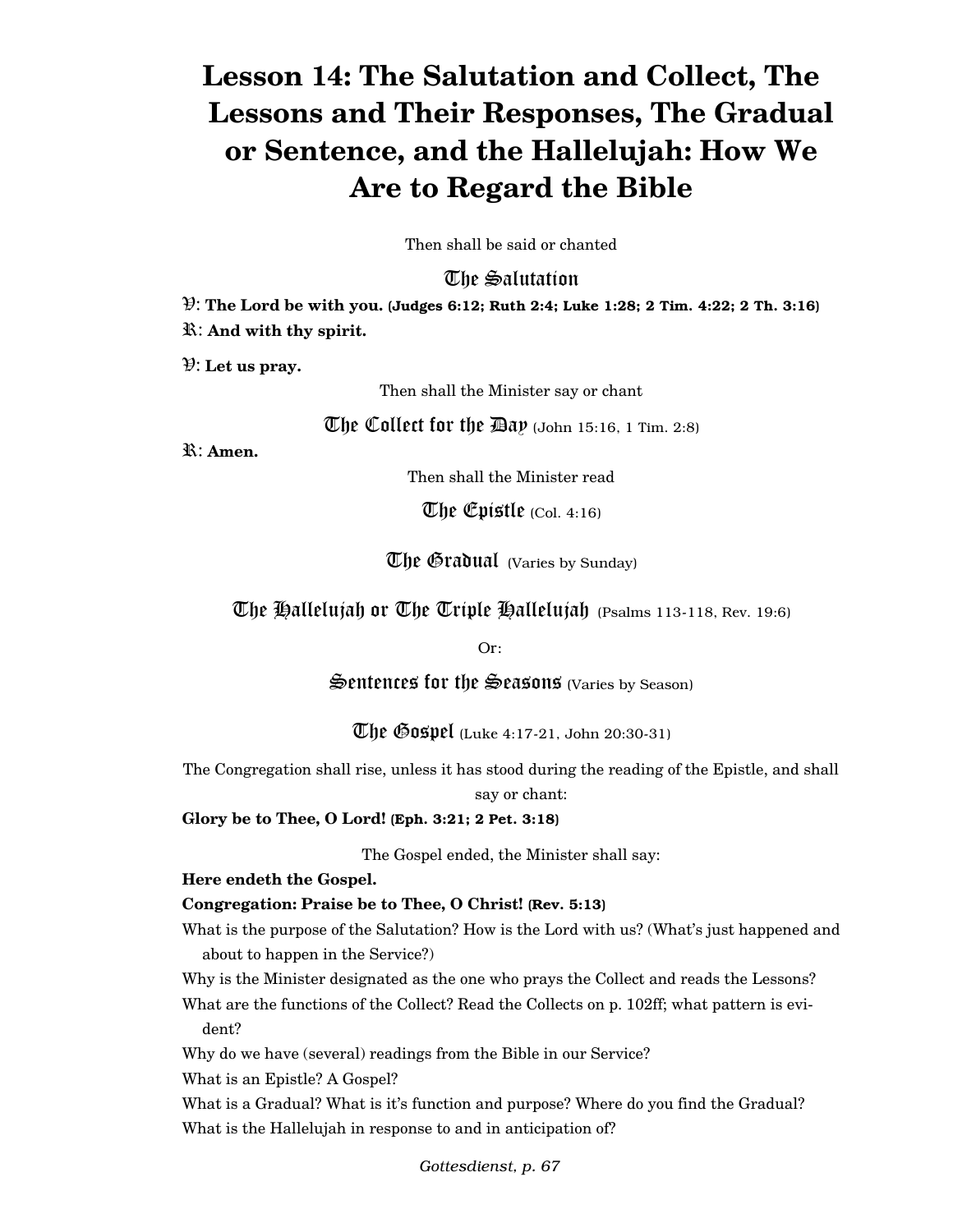What's the difference between the Gradual and the Sentences for the Seasons?

Why do we rise for the Gospel and have the special ascriptions of praise before and after it is read? Consider St. Matthew 28:19-20 and Hebrews 2:1,2.

## + + +

*As it is written: "Eye has not seen, nor ear heard, nor have entered into the heart of man the things which God has prepared for those who love Him." But God has revealed them to us through His Spirit. These things we also speak, not in words which man's wisdom teaches but which the Holy Spirit teaches. I Corinthians 2:9,10,13*

+ + +

#### What is the Bible?

- *(a) Mark 7:10,11,13 Moses said…But you say…making the Word of God of no effect through your tradition.*
- *(b) 1 Th 2:13 When you received the Word of God which you heard from us, you welcomed it not as the word of men, but as it is in truth, the Word of God.*
- *(b) John 14:26 The Helper, the Holy Spirit, whom the Father will send in My name, He will teach you all things, and bring to your remembrance all things that I said to you.*
- *(a b c) Heb 1:1,2 God, who at various times and in different ways spoke in time past to the fathers by the prophets has in these last days spoken to us by His Son.*

#### THESE WORDS OF GOD TEACH US:

- (A) The first part of the Bible, known as the Old Testament, is…
- (B) The other part of the Bible, known as the New Testament, is…
- (C) The whole Bible, from beginning to end, is…

 ('Bible' simply means 'book'; what a book it is, to simply be called The Book! Other names for the Bible are: Holy Scripture, The Scriptures, Holy Writ, Book of Books, The Word of God.)

#### Who wrote the Bible?

- *(a) 2 Pet 1:21 Holy men of God spoke as they were moved by the Holy Spirit.*
- *(b) 1 Pet 1:10 The prophets…prophesied of the grace that would come to you.*
- *(c) 1 Cor 2:13 These things we also speak.*

#### THESE WORDS OF GOD TEACH US:

- (A) The Bible was written by…
- (B) The Old Testament was written by the holy…
- (C) The New Testament was written by the holy…

(The Old Testament was written (in Hebrew and Aramaic) before…

The New Testament was written (in Greek) after…

The contents of both parts revolve around…

#### Why is the Bible the Word of God even though it was written by men?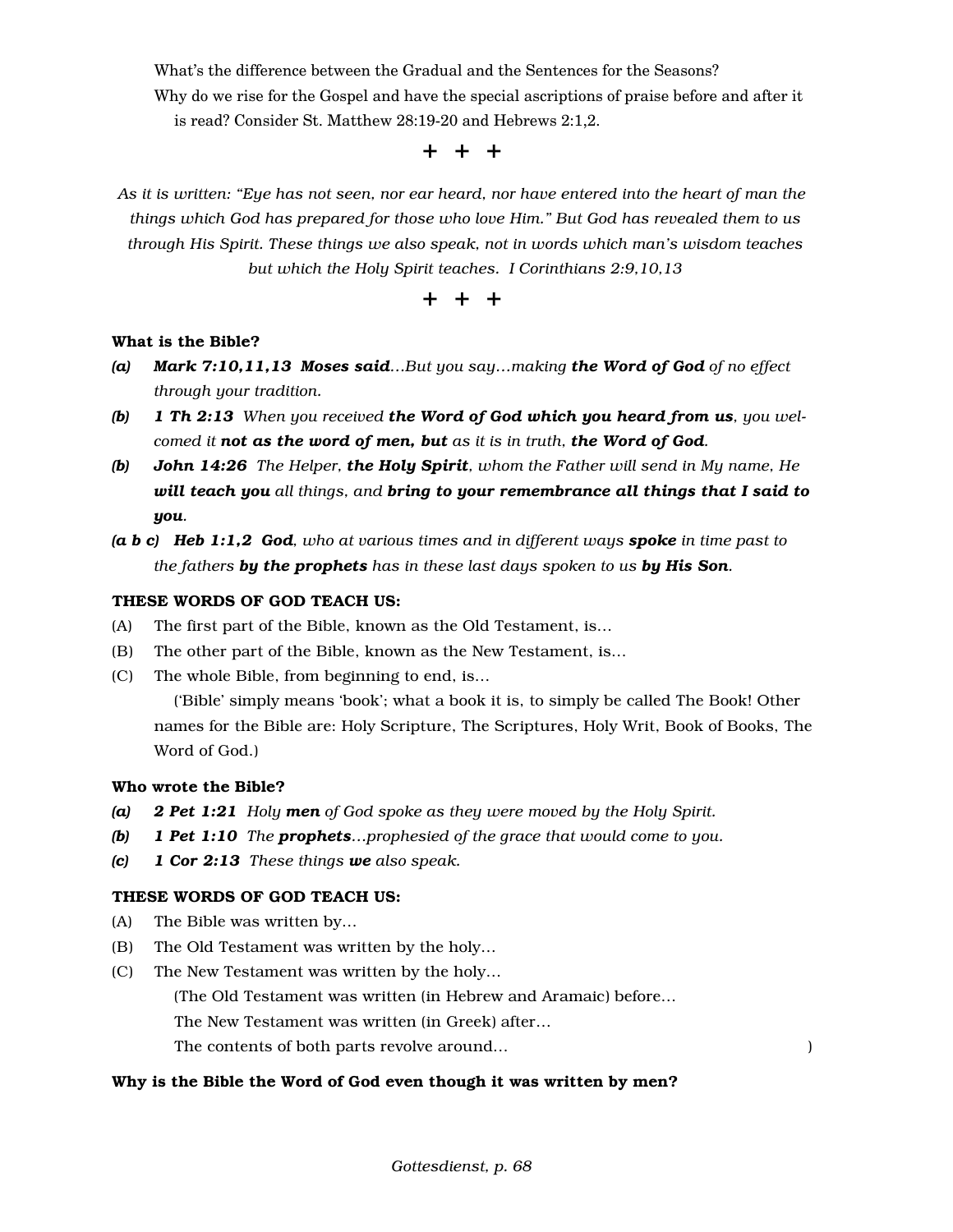- *(a) 2 Pet 1:20,21 No prophecy of Scripture is of any private interpretation, for prophecy never came by the will of man, but holy men of God spoke as they were moved by the Holy Spirit.*
- *(b) 2 Tim 3:16 All Scripture is given by inspiration of God (is 'God-breathed').*
- *(b) 1 Cor 2:13 These things we also speak, not in words which man's wisdom teaches but which the Holy Spirit teaches.*
- *(b) 2 Pet 3:15,16 Our beloved brother Paul…has written to you, as also in all his epistles…which those who are untaught and unstable twist to their own destruction, as they do also the rest of the Scriptures.*

## THESE WORDS OF GOD TEACH US:

- (A) God moved (that is, 'impelled', 'carried along') the prophets, evangelists, and apostles to write and as they wrote.
- (B) "All Scripture," that is, every single word of both Testaments, was "breathed by God," God giving them the very thoughts which they expressed and the words with which to express them, so that the whole Bible is…

(This is known as 'plenary verbal inspiration'.)

Other things which show the divine character and divine authorship of Scripture are:

Unity: Comprised of over five dozen books by more than three dozen different writ-

ers across the span of sixteen centuries on a subject more disagreed about than any, yet one Book, one spirit, one theme

(Jesus Christ as Savior: in the Old Testament concealed, in the New Testament revealed).

 Fulfillment of Prophecies (at least 226 directly cited) in the Life of Christ: Effects:

Preservation:

# What are some of the qualities, or attributes, of the Bible?

- *(a) John 17:17 Your Word is truth.*
- *(a) John 10:35 Scripture cannot be broken.*
- *(b) Psa 119:105 Your Word is a lamp to my feet and a light to my path.*
- *(c) Luke 16:29 They have Moses and the prophets; let them hear them.*

## THESE WORDS OF GOD TEACH US:

- (A) The Bible is 'true', that is…
- (B) The Bible is…
- (C) The Bible is sufficient, containing all that we need to know for salvation and life. We are not, therefore, to seek information and guidance in spiritual matters from any other source, whether reason, tradition, new revelations and visions, etc. All teaching and activity is to be measured ultimately in the light of the Bible alone.

## For what purpose did God give us the Bible?

- *(a) 2 Chr 34:27 You humbled yourself before God when you heard His words.*
- *(a) Rom 3:20 By the Law is the knowledge of sin.*
- *(b) John 5:39 You search the Scriptures, for in them you think you have eternal life; and (yet) these are they which testify of Me.*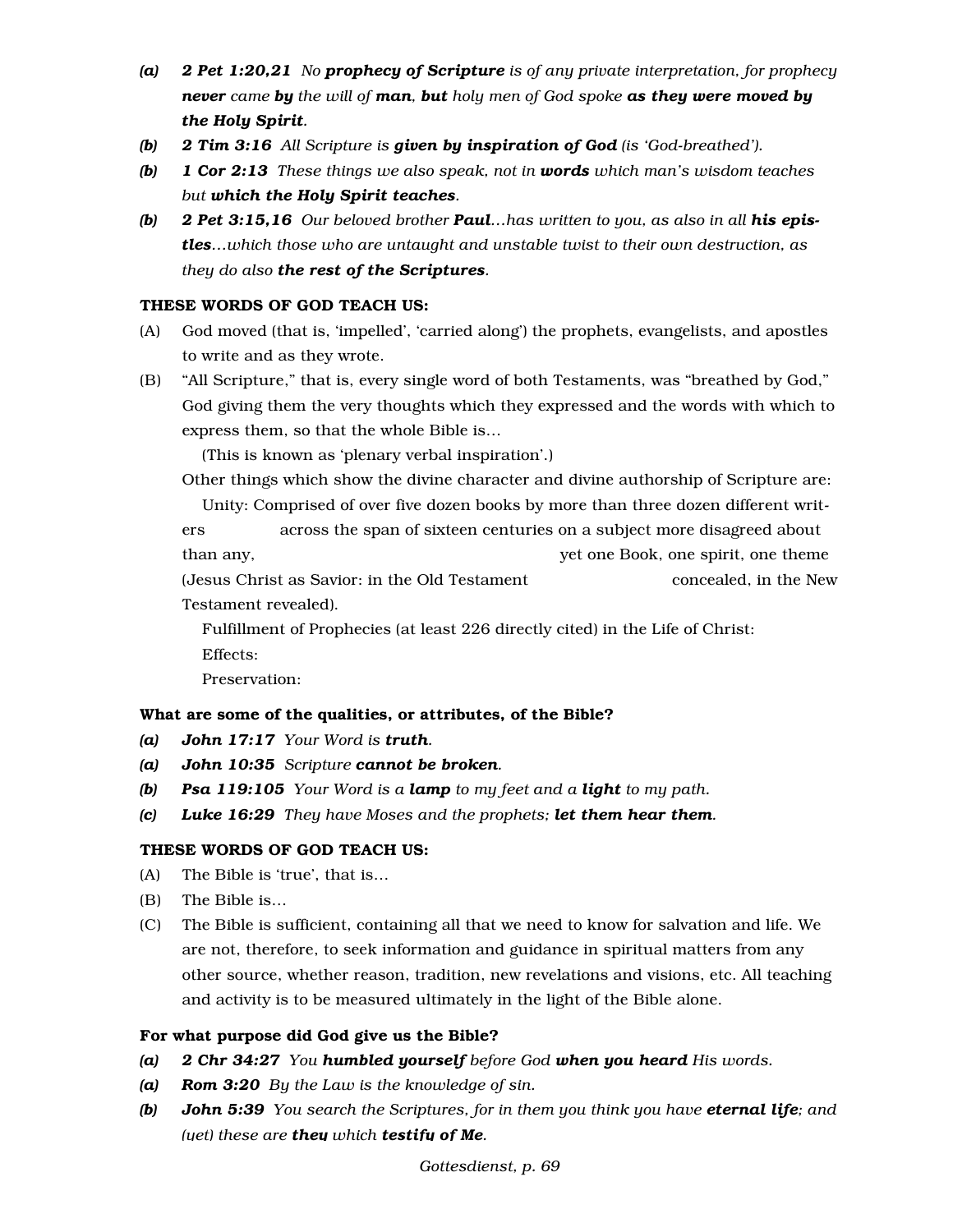- *(b) 2 Tim 3:15 The Holy Scriptures, which are able to make you wise for salvation through faith which is in Christ Jesus.*
- *(c) 1 Pet 2:2 As newborn babes, desire the pure milk of the Word, that you may grow thereby,*
- *(d) Psa 119:9 How can a young man cleanse his way? By taking heed according to Your Word.*
- *(e) Titus 1:9 Holding fast the faithful Word as he has been taught, that he may be able, by sound doctrine, both to exhort and convict those who contradict.*
- *(f) Psa 119:92 Unless Your Law (Torah) had been my delight, I would then have perished in my affliction.*

#### THESE WORDS OF GOD TEACH US:

God gave us the Bible

- (A) To lead us to true knowledge of, and…
- (B) CHIEFLY…
- (C) To strengthen and preserve us in the saving faith;
- (D To train us in holiness of life;
- (E) To enable us to detect and combat spiritual error and false teaching;
- (F) To…

## How are we to use the Bible?

- *(a) Acts 17:11 (The Bereans) received the Word with all readiness, and searched the Scriptures daily to find out whether these things were so.*
- *(b c) Luke 11:28 Blessed are those who hear the Word of God and keep it!*
- *(c) Luke 2:19 Mary kept all these things and pondered them in her heart.*
- *(d) Psa 119:73 Give me understanding, that I may learn Your commandments.*
- *(d) Mat 22:37 Love the LORD your God with all your heart, with all your soul, and with all your mind.*
- *(d) 2 Pet 1:20 No prophecy of Scripture is of any private interpretation.*
- *(d) Rom 3:4 Let God be true but every man a liar.*
- *(d) Col 2:8 Beware lest anyone cheat you through philosophy and empty deceit, according to the tradition of men, according to the basic principles of the world, and not according to Christ.*
- *(d) 2 Pet 3:16 (In Paul's letters) are some things hard to understand, which those who are untaught and unstable twist to their own destruction, as they do also the rest of the Scriptures.*
- *(e) John 14:15,23 If you love Me, keep My commandments…If anyone loves Me, he will keep My Word.*
- *(f) Acts 4:20 We cannot but speak the things which we have seen and heard.*

## THESE WORDS OF GOD TEACH US:

- (A) We should diligently and reverently…
- (B) We should regularly and devoutly…
- (C) We should, especially,…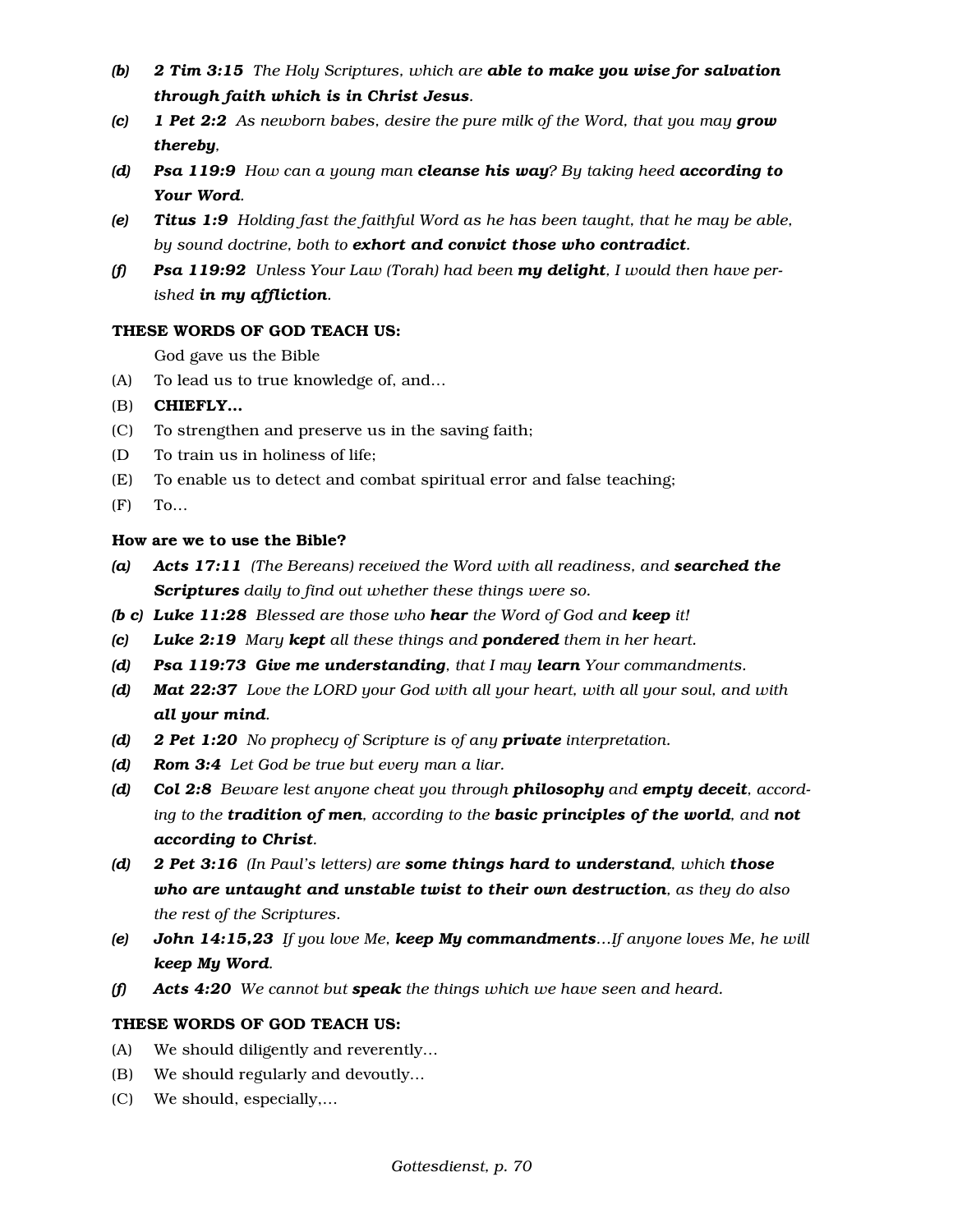- (D) We should use our reason as a servant to the text of Scripture—not as lord over God's Word. We are, therefore, to apply the rules of language and communication, such as grammar, logic, and context, but we may not question or deny the truthfulness of the sacred text (as happens, for example, with 'historical criticism', which seeks to guess at a 'meaning' that lies apart from the words of the text). Also, we must remember that the guidance and enlightenment of the Holy Spirit is essential for proper understanding. Scripture is not open to 'private interpretation'; instead, we must accept Scripture's own interpretation of Scripture. In doing this, we may consult the Confessions of God's Church, i.e., the Book of Concord, as well as the works of scholars who hold to these Confessions, but in the end, any interpretation of any verse or section of the Bible must be judged in the light of the rest of Holy Scripture.
- (E) We should…
- (F) We should…
- What distinction must we ever keep in mind so that we rightly understand the Bible? *John 1:17 For the Law was given through Moses, but grace and truth came through Jesus Christ.*

## THESE WORDS OF GOD TEACH US:

We must sharply distinguish between the Law and the Gospel in the Bible.

BIBLE DISCUSSION: Psalm 119; "The Excellence of God's Word"

READ the Small Catechism, pp. 47-52, CPH 1991 Blue (47–53 Mar), 39-43 (CPH 1941), 39–43 STLK

MEMORIZE The Third Article of the Apostolic Creed, Small Catechism, pp. 15, CPH 1991 Blue (17 Mar), 11 (CPH 1941), 16 STLK

# ANSWER THE FOLLOWING

- 1. The Bible
	- A) is God's Word.
	- B) contains God's Word.
	- C) is the record of God's revelation of Himself.
- 2. The Bible is called God's Word because
	- A) it tells us about God.
	- B) it was written by learned theologians.
	- C) God determined and gave its contents.
- 3. T F There may be errors or contradictions in the Bible.
- 4. T F We should only accept those teachings of the Bible that agree with our reason.
- 5. T F The main purpose of the Bible is to show us how to live right.
- 6. The first five books of the bible were written by  $\qquad \qquad$ .
- 7. Most of the Psalms were written by \_\_\_\_\_\_\_\_\_\_\_\_\_\_\_\_.
- 8. The book of Isaiah was written by \_\_\_\_\_\_\_\_\_\_\_\_\_\_\_\_.
- 9. The Epistle to the Romans was written by **with**